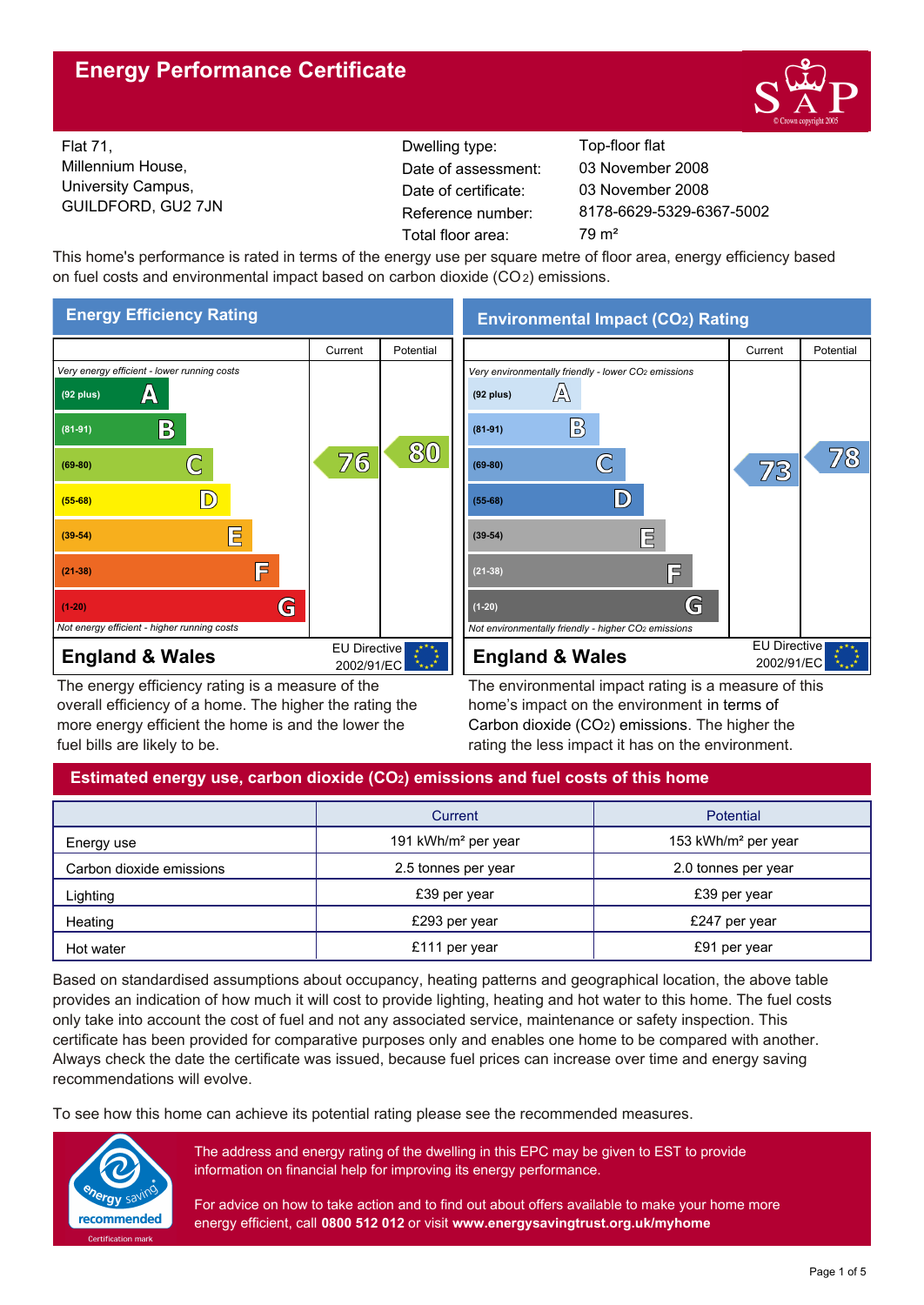## **About this document**

The Energy Performance Certificate for this dwelling was produced following an energy assessment undertaken by a qualified assessor, accredited by Elmhurst Energy Systems, to a scheme authorised by the Government. This certificate was produced using the RdSAP 2005 assessment methodology and has been produced under the Energy Performance of Buildings (Certificates and Inspections) (England and Wales) Regulations 2007 as amended. A copy of the certificate has been lodged on a national register.

| Assessor's accreditation number: | EES/002004                                     |
|----------------------------------|------------------------------------------------|
| Assessor's name:                 | Gary John Ryan                                 |
| Company name/trading name:       | <b>Energy Assess UK Limited</b>                |
| Address:                         | 5 Bryanstone Close, Guildford, Surrey, GU2 9UJ |
| Phone number:                    | 07894 801 963                                  |
| Fax number:                      | 01483 829557                                   |
| E-mail address:                  | gary@energyassessuk.com                        |
| Related party disclosure:        |                                                |

## **If you have a complaint or wish to confirm that the certificate is genuine**

Details of the assessor and the relevant accreditation scheme are as above. You can get contact details of the accreditation scheme from their website at www.elmhurstenergy.co.uk together with details of their procedures for confirming authenticity of a certificate and for making a complaint.

## **About the building's performance ratings**

The ratings on the certificate provide a measure of the building's overall energy efficiency and its environmental impact, calculated in accordance with a national methodology that takes into account factors such as insulation, heating and hot water systems, ventilation and fuels used. The average Energy Efficiency Rating for a dwelling in England and Wales is band E (rating 46).

Not all buildings are used in the same way, so energy ratings use 'standard occupancy' assumptions which may be different from the specific way you use your home. Different methods of calculation are used for homes and for other buildings. Details can be found at www.communities.gov.uk/epbd.

Buildings that are more energy efficient use less energy, save money and help protect the environment. A building with a rating of 100 would cost almost nothing to heat and light and would cause almost no carbon emissions. The potential ratings on the certificate describe how close this building could get to 100 if all the cost effective recommended improvements were implemented.

## **About the impact of buildings on the environment**

One of the biggest contributors to global warming is carbon dioxide. The way we use energy in buildings causes emissions of carbon. The energy we use for heating, lighting and power in homes produces over a quarter of the UK's carbon dioxide emissions and other buildings produce a further one-sixth.

The average household causes about 6 tonnes of carbon dioxide every year. Adopting the recommendations in this report can reduce emissions and protect the environment. You could reduce emissions even more by switching to renewable energy sources. In addition there are many simple everyday measures that will save money, improve comfort and reduce the impact on the environment. Some examples are given at the end of this report.

#### **Visit the Government's website at www.communities.gov.uk/epbd to:**

- Find how to confirm the authenticity of an energy performance certificate
- Find how to make a complaint about a certificate or the assessor who produced it •
- Learn more about the national register where this certificate has been lodged •
- Learn more about energy efficiency and reducing energy consumption •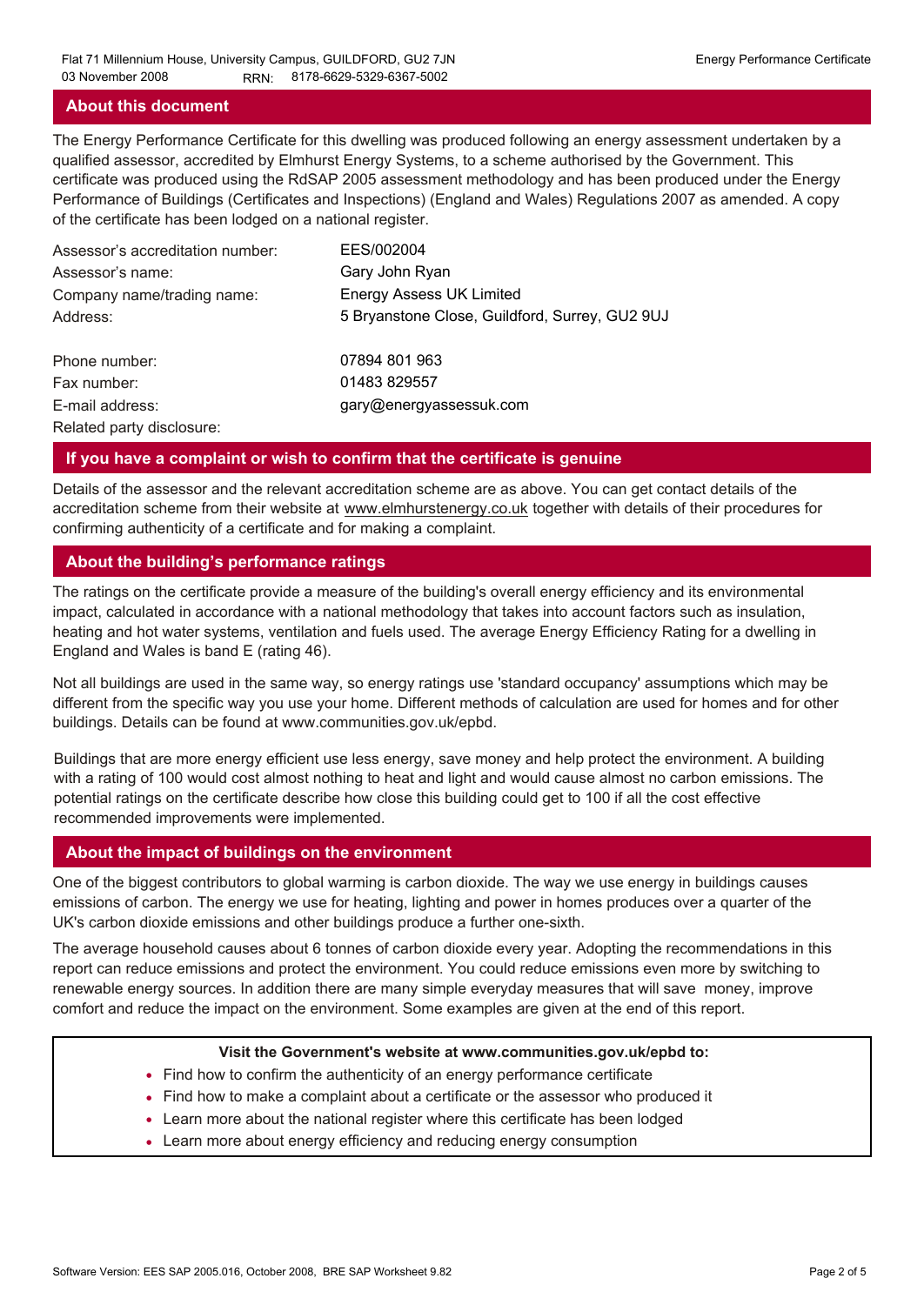# Recommended measures to improve this home's energy performance

Flat 71, Millennium House, University Campus, GUILDFORD, GU2 7JN Date of certificate:

Reference number: 8178-6629-5329-6367-5002 03 November 2008

## **Summary of this home's energy performance related features**

The following is an assessment of the key individual elements that have an impact on this home's performance rating. Each element is assessed against the following scale: Very poor / Poor / Average / Good / Very good.

| Elements                                  | Description                                | Current performance      |               |
|-------------------------------------------|--------------------------------------------|--------------------------|---------------|
|                                           |                                            | <b>Energy Efficiency</b> | Environmental |
| Walls                                     | Cavity wall, as built, insulated (assumed) | Good                     | Good          |
| Roof                                      | Pitched, insulated (assumed)               | Good                     | Good          |
| Floor                                     | (other premises below)                     |                          |               |
| <b>Windows</b>                            | Fully double glazed                        | Average                  | Average       |
| Main heating                              | Boiler and radiators, mains gas            | Good                     | Good          |
| Main heating controls                     | Programmer and room thermostat             | Poor                     | Poor          |
| Secondary heating                         | None                                       |                          |               |
| Hot water                                 | From main system                           | Good                     | Good          |
| Lighting                                  | Low energy lighting in all fixed outlets   | Very good                | Very good     |
| Current energy efficiency rating          |                                            | C <sub>76</sub>          |               |
| Current environmental impact (CO2) rating |                                            |                          | C 73          |

## **Low and zero carbon energy sources**

None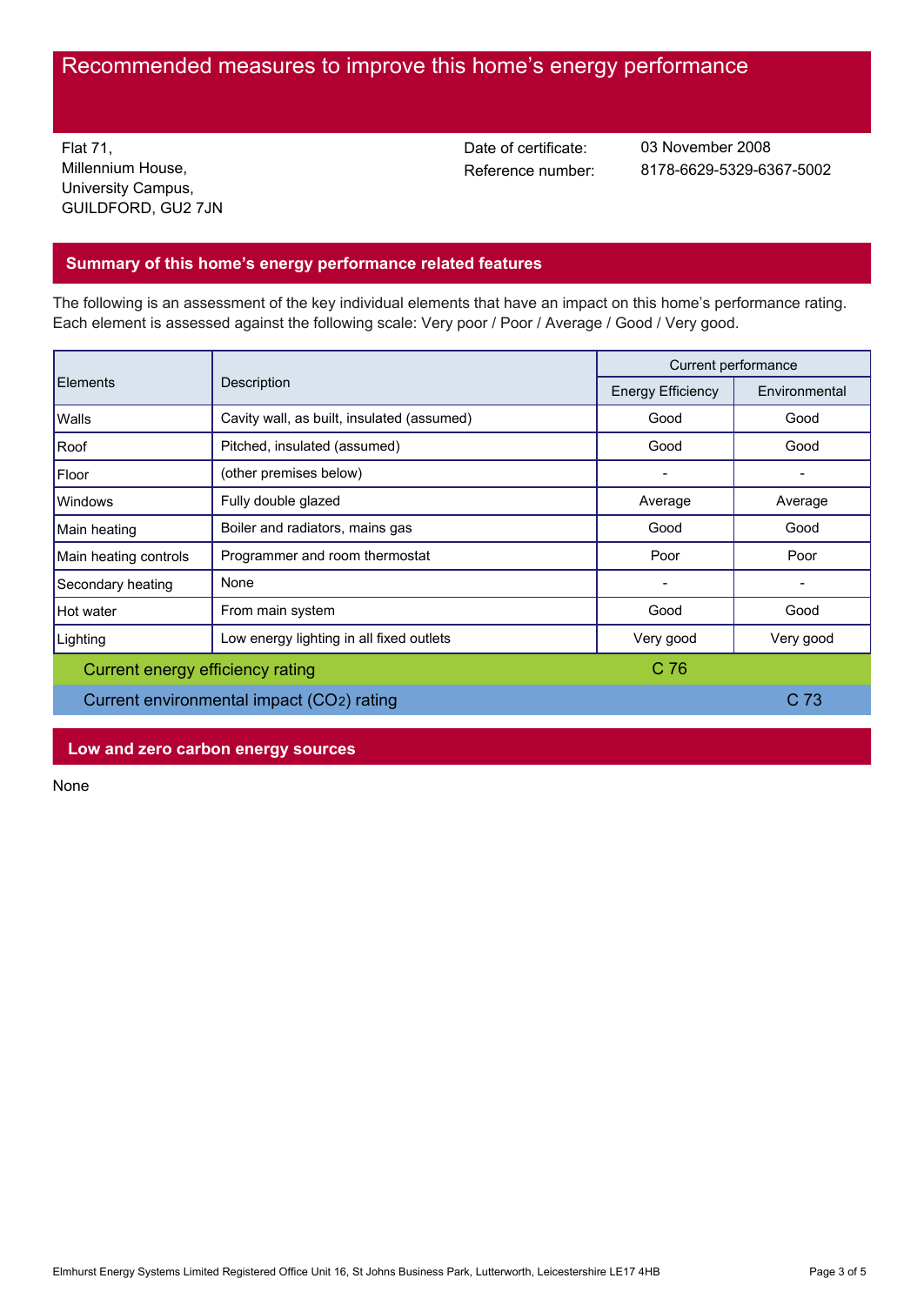## **Recommendations**

The measures below are cost effective. The performance ratings after improvement listed below are cumulative, that is they assume the improvements have been installed in the order that they appear in the table.

|                                                | <b>Typical savings</b> | Performance ratings after improvement |                      |  |  |  |
|------------------------------------------------|------------------------|---------------------------------------|----------------------|--|--|--|
| Lower cost measures (up to £500)               | per year               | Energy efficiency                     | Environmental impact |  |  |  |
| Upgrade heating controls                       | £15                    | C 77                                  | C 74                 |  |  |  |
| Sub-total                                      | £15                    |                                       |                      |  |  |  |
| Higher cost measures (over £500)               |                        |                                       |                      |  |  |  |
| 2 Replace boiler with Band A condensing boiler | £51                    | C80                                   | C 78                 |  |  |  |
| Total                                          | £66                    |                                       |                      |  |  |  |
| Potential energy efficiency rating             |                        | C <sub>80</sub>                       |                      |  |  |  |
| Potential environmental impact (CO2) rating    |                        |                                       | C 78                 |  |  |  |

## **Further measures to achieve even higher standards**

#### None

Improvements to the energy efficiency and environmental impact ratings will usually be in step with each other. However, they can sometimes diverge because reduced energy costs are not always accompanied by a reduction in carbon dioxide (CO2) emissions.